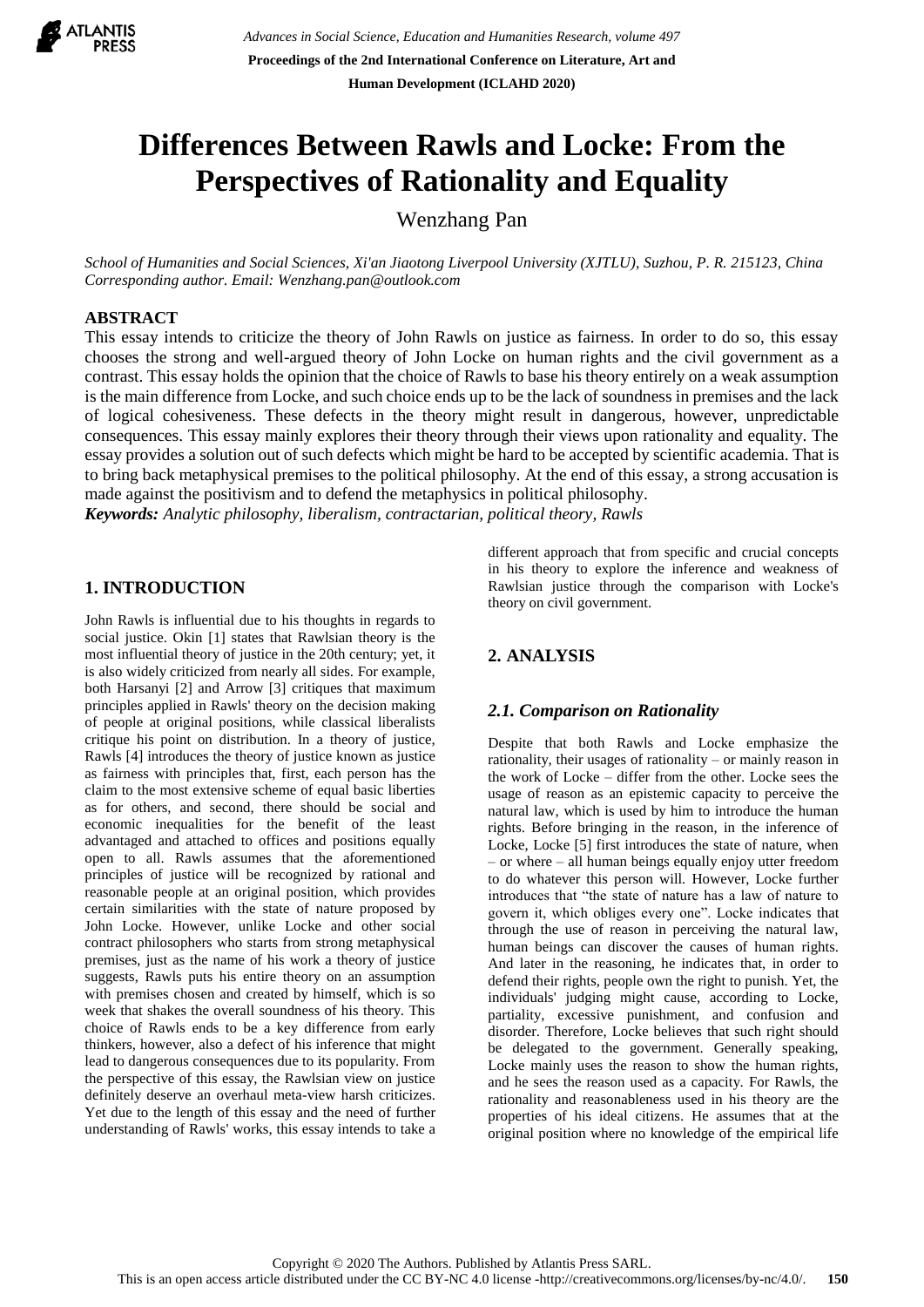to be in the minds of citizens within, people can be rational and reasonable, which means that first they know what they will be pursuing and are capable to pursue, and second they can cooperate and possess a sense of justice  $[4]$ .

One might argue that view of Rawls can be recognized as similar to Locke, since that it is obvious that "being able to preserve reason as an epistemic capacity" is also a property for human beings. This notwithstanding, when emphasizing reason or rationality and reasonableness, the circumstances they face is different. This difference in circumstances leads to different usages. Locke uses the reason to connect the premise of the existence of the natural law and the rights and obligations of human beings under such law. However, for Rawls, citizens being rationality and reasonableness are exactly one of the premises of his assumption. Videlicet, for Rawls, the use of rationality serves as a premise for his assumption to works.

This difference in circumstances they face when reasoning can be explained with the different nature of their theories. For Locke's theory on human right is propositional, while Rawls' theory on justice is moral. To explain, Locke argues human rights as if they are within the reality  $-$  in this case, natural law, as part of reality. For instance, the existence of human lives is the manifestation of human life right as the effects of natural law carrying the meanings of its origin – for Locke is God, and thus, we know they the life right is there. Namely, human rights are there before any discussions and are needless for human creation. Hence, Locke's theory on human rights is to show the existence of beings as human rights in reality and to propose concepts of human rights with truth value in accord with the existed beings as human rights, where he puts reason at. However, for Rawls' theory on justice, Rawls holds opinion that justice is not in reality before human creation, and it is a moral being created by human beings that determined by human decisions on what it ought to be. Thus, unlike Locke, he does not need to use reason as a capacity to show what in reality exists. Based on that, he begins his introduction on his theory of justice. He believes the principles of justice are at an assumed original position to be set with people to make decision. It is at this step that he adds rationality and reasonableness as a premise.

# *2.2. Comparison on Equality*

The view of equality is also of extreme difference between Locke and Rawls. The equality of Rawls is that people should be treated unequally to reach an equality in consequences; the equality of Locke is that all people are equal before the natural law. Comparing with rights, punishment and property, equality does not stand out to be an important issue in the second treatise of civil government. For Locke, equality is a state among humans as the result of being under the rule of the law of nature. Locke [5] describes the state of nature as "a state also of equality, wherein all the power and jurisdiction are reciprocal, no one having more than another".

This thought of Locke is similar to Rawls that people all have the equal basic liberty as in the first principle [4]. Yet more thoughts about equality can be shown in the second principle. Rawls believes that the principle which concerns the purpose of action serves the equality in consequences. This claim can be spotted when Rawls discusses the second principle of the justice as fairness. Rawls [4] states that the second principle of his justice is that there should be social and economic inequities in order to both benefit the least advantaged and to attach to the offices and positions equally open to all. From the perspective of this principle itself, obviously this is not equality, because if we only view this action without considering the possible consequences it might bring about, this action treats people unequally. Yet, with the condition that such inequalities are to benefit less advantaged, it can be recognized as consequentialism equality.

For the sake of understanding, I shall sketch a hyperbolic case for example, a society with only two categories of people – beautiful and ugly. By using this example, there is no intent to have any differences in regards to gender or any self-preference between them. It is prima-facie that human being appreciate the beauty as the quality possessed by the bearers, and it is reasonable to believe that those who unfortunately beautiful are more advantaged than those who ugly – without considering the causality behind and whether it is fair. If, according to the second principle of Rawls, an inequality has to be made in the society for the benefit of the least advantaged, then between the two categories the only solution is that we take away what those who beautiful deserve and give them to those who ugly. That means, if the unalterable fait accompli of being beautiful has already granted a person more than those who ugly, then the society has to make a compensation to benefit those who ugly from those who beautiful in the aspects of other qualities they possess. If all the persons can be the same diligent – as assumed – then since being beautiful cannot be changed, the society has to take away, more or less, what those who beautiful deserve trough their efforts to compensate those who ugly in order to reach an equality after the social distributions.

A deeper understanding of Rawlsian equality is that equality in the second principle serves the first principle. Lies at the core of this understanding is that to reach equality is not a purpose ends at itself, instead, it is a means to realize each individual's claim to liberties in the first principle, as Rawls [4] states that "the basic equal liberties protected by the first principle cannot be justified, or compensated for, by greater social and economic advantages". Yet as mentioned, the first principle of his theory suggests that he would like to guarantee the claim from all individuals to the most extensive scheme of equal basic liberties. It is obvious that, if without any premises, this first principle is conflicting with the second principle that there should be social and economic inequality created to equalize different people and further to guarantee the liberties appealed in the first principle. The perfect example is the right of owning property. This right is equal to everyone and necessary to everyone, while the amount of property to obtain is determined mainly by the amount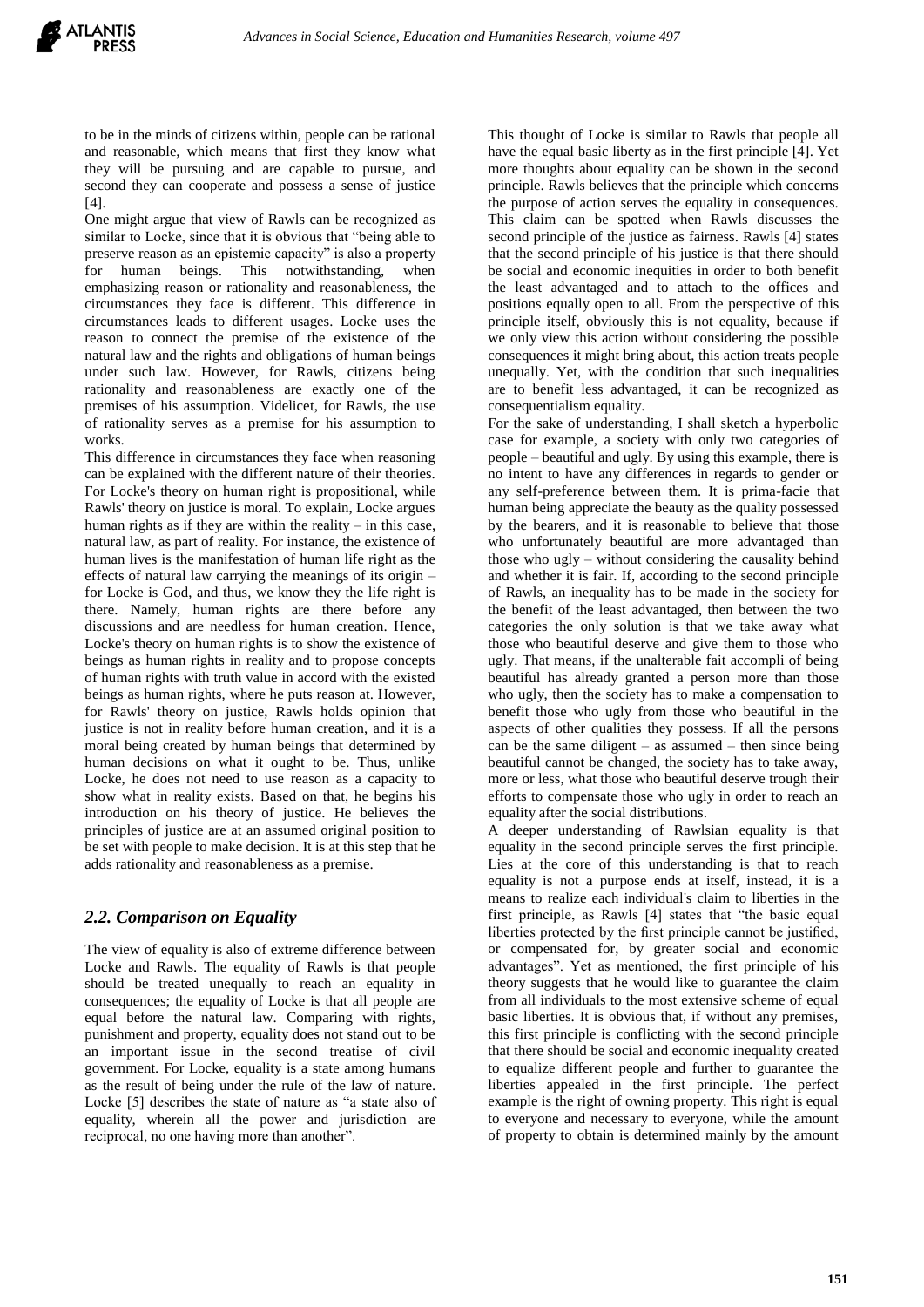

of effort people put in to this process, and such property is in their hands for disposal. If the society has to create inequality to grab property, without permission, from the relatively advantaged groups who are so due to various reasons, then this violates the first principle for it undermines people's necessary and equal right. Despite that Rawls [4] grants a higher priority to the first principle over the second, as long as the second principle exist, it contradicts the first principle – as shown through the right of owning property. However, Rawls adds premises at the original position for his theory to work out, that is citizens at original position are rational and reasonable. With these premises, the theory is coherent, since in the above case of property people would like to give away their property for the least advantaged groups.

#### *2.3. The Weakness of Rawlsian Theory*

However, as mentioned at the beginning of this essay, the assumption of original position is too weak. Unlike the propositions from social contract philosophers on liberty, human rights and equality before natural law, which are so solid that could hardly be rejected, the only proposition sound for Rawls is that justice is a moral being. Several questions arise from his theory in regards to soundness of his premises and logical cohesiveness. The first one is that, if it is a thought experiment at the original position with only the actors of human beings, why should we only bring in the factors of rationality and reasonableness? If at this position none of the mortal experience or identities will influence their decision making, then it is reasonable to consider that only the nature of human being is influencing their decision making. To describe human nature with only rationality and reasonability is incomplete. The second question is that to what extent do we believe that people are rational and reasonable means they are willing to agree on the second principle. What if for example – in a chaffing way of expression – Robert Nozick is among these people at original position, while he is not a professor of Harvard, has no empirical experience, but unfortunately for Rawls preserves the rationality and reasonableness to disagree with Rawls? It is notable that, as a close colleague of Rawls – in both terms of discipline and location, Robert Nozick has a different theory in his work Anarchy, State, and Utopia on political philosophy which is sound, popular and against the wishes of Rawls, as he [6] indicates that "there is no justified sacrifice of some of us for others" and sketches a complete outlook of the destiny of civil governments that they will eventually become small and "night watchmen" of the society.

The final and most important question is that if the premises are soundless and some of his inference lacks of coherence, how does Rawls come up with his conclusion of justice as fairness? A strong accusation is that, just as the name of his book suggest, he must first have a desire of this conclusion, then he chose parts which he could assemble a theory fits with his desire. It is undoubtedly and extremely noble to have such a desire to change, which drives many people to where they are. However, if we

neglect the approach to the conclusion, we might fail to convince, or even worse that it might end up to be a theory which convinces most of people yet violates what is more fundamental or the initiate intention.

## *2.4. Discussion*

The intention of this essay to use John Locke as a comparison to Rawls is to provide a solution out of the defects what Rawlsian philosophy faces. It is apparent that the overhaul weakness of the theory can be remedied by re-introducing the metaphysical premises. If strong premises can be brought back to the theory, there is no need to manipulate the factors at the original position. This means that, first the premises in the inference are able to be more sound, and second the logic can be more cohesive due to the removal of the rationality and reasonableness.

A counter argument to this solution might come from the scientism and positivism with people who claim that all statements within the set which can be treated as authentic and meaningful must can be examined by empirical reality. If we assume that this is true, then metaphysics  $-$  as part of philosophy beyond the boundary of empirical experience – is of no doubt to be unauthentic and meaningless. However, to what extent do we understand positivism can be true? If we assume that this statement itself is true, then obviously we have no empirical means to examine its truth value, then, according to itself, it is unauthentic and meaningless; if we have to guarantee that it is authentic and meaningful, then it overturns itself, and thus, it is false. And since that there is no reference in reality that can be the criterion to judge whether it is in accord with this reference, perhaps the statement of positivism is never a question of whether it can be true or not. If that is so, then for the advocates for positivism, this statement is either an issue of belief – that even they cannot prove it, they would rather like to believe in it – or an issue of morality – that they cannot prove it because they do not claim that it is true but is important. Since that the counter of positivism has no superiority against the metaphysical propositions.

# **3. CONCLUSION**

This essay tries to compare the different views on rationality and equality from John Locke and John Rawls, and lists the defects of Rawls' theory that deserves to criticize. Locke mainly sees rationality as a capacity for people to realize the natural law and rights granted by this law, and sees equality as a natural state; Rawls sees rationality as a property that citizens who can fit in his theory preserve, and sees equality as the result of deliberate inequality in treatment in order to reach an equality in results. The greatest defect of Rawls is that he, as a political scientist, abandons the tradition of metaphysics as premises, but turns to a weak assumption. This essay appeals to the return of metaphysics in political and sociological theories. A great limitation of this essay is